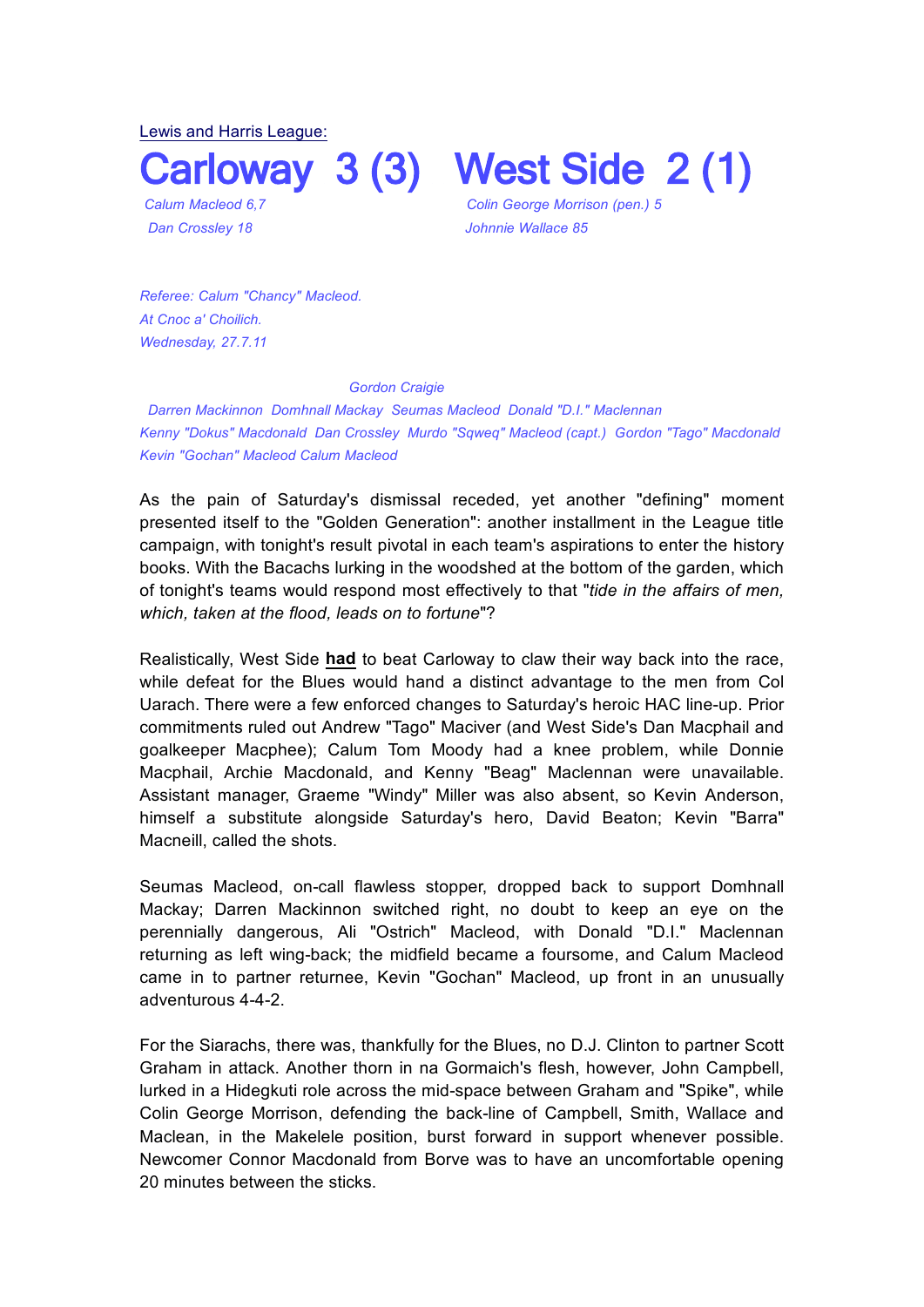And yes, the spectators were blessed with what has now become an established tradition in Carloway games: the explosive opening, although its appearance was delayed by five minutes of inconclusive sparring. On 2 minutes a flowing movement saw Mackay head clear and forward from just inside his own half to Crossley, who laid on the golden diagonal to pick out "Gochan" sweeping in on the right, but his shot from 16 minutes took a slight deflection just over the bar. Two corners led to untidy scrambles and clearances, and immediately a long ball allowed John Campbell to race free on the right behind the Carloway back-line. In a rewind of Avoch's first goal in Ullapool, Campbell just tipped the ball past the out-racing Craigie before the goalkeeper's foot sent him cart-wheeling into the distance. Morrison took no prisoners by thumping the ball home, shoulder-high, to Craigie's left.

Straightaway from the kick-off, the ball was played forward by Domhnall Mackay but as Johnnie Wallace tried to head clear, it fell to Calum Macleod, facing his own goal, just outside the Siarachs' box, and as Wallace crowded, he half-turned to send a right-foot hook looping wide to an unsighted Macdonald's left, which the keeper did well to get a hand to, but couldn't prevent entering the net.

West Side restarted, lost the ball immediately, and a long ball from Mackay found Macleod ghosting at speed behind the defence, to gather the ball on the right side of the box, cut in, and sidefoot round the exposed Macdonald from12 metres. The whole three-goal episode had taken marginally over two minutes!

The fans might have been stunned, but not the players and the customary unarmed combat which characterizes West Side derbies resumed. On 11 minutes a handball permitted Morrison to fire a trademark free-kick from 20 metres against the wall, causing the ball to spin high to the right just outside Craigie's post. On 18 minutes, a crucial minute of the game arrived: a neat move on the right witnessed the denial of a strong penalty claim for West as Scott Graham set up John Campbell to advance diagonally into the box from the right, only to be sandwiched and sent crashing by Maclennan and Mackay. The Siarachs protested; the Blues whizzed forward to win a corner on the left. No Macphail, so Crossley stepped up to the plate to send an absolute peach just inside West's left hand post, between the right-post minder and Macdonald, and the luckless keeper could only push it into the right side of his net.

West Side were slightly discomfited and Crossley surged through on the left, cut back and in, and laid off to "Dokus" in the centre, 20 metres out, who in turn freed "Gochan", sweeping in clear on the right. He checked, went square, but was unlucky to clear the bar from 20 metres. The Siarachs regained their equilibrium: on 22 minutes, a free-kick, wide on the left, midway inside the Blues' half, was rocketted across the 6-metre line by Morrison, just out of Graham's and Maclean's reach. Three minutes later a gigantic Maclean free-kick from 40 metres had to be flicked over by Craigie, before Ali Macleod managed to escape his constant shadow, Mackinnon, to cut inside, but fired just over from 20 metres.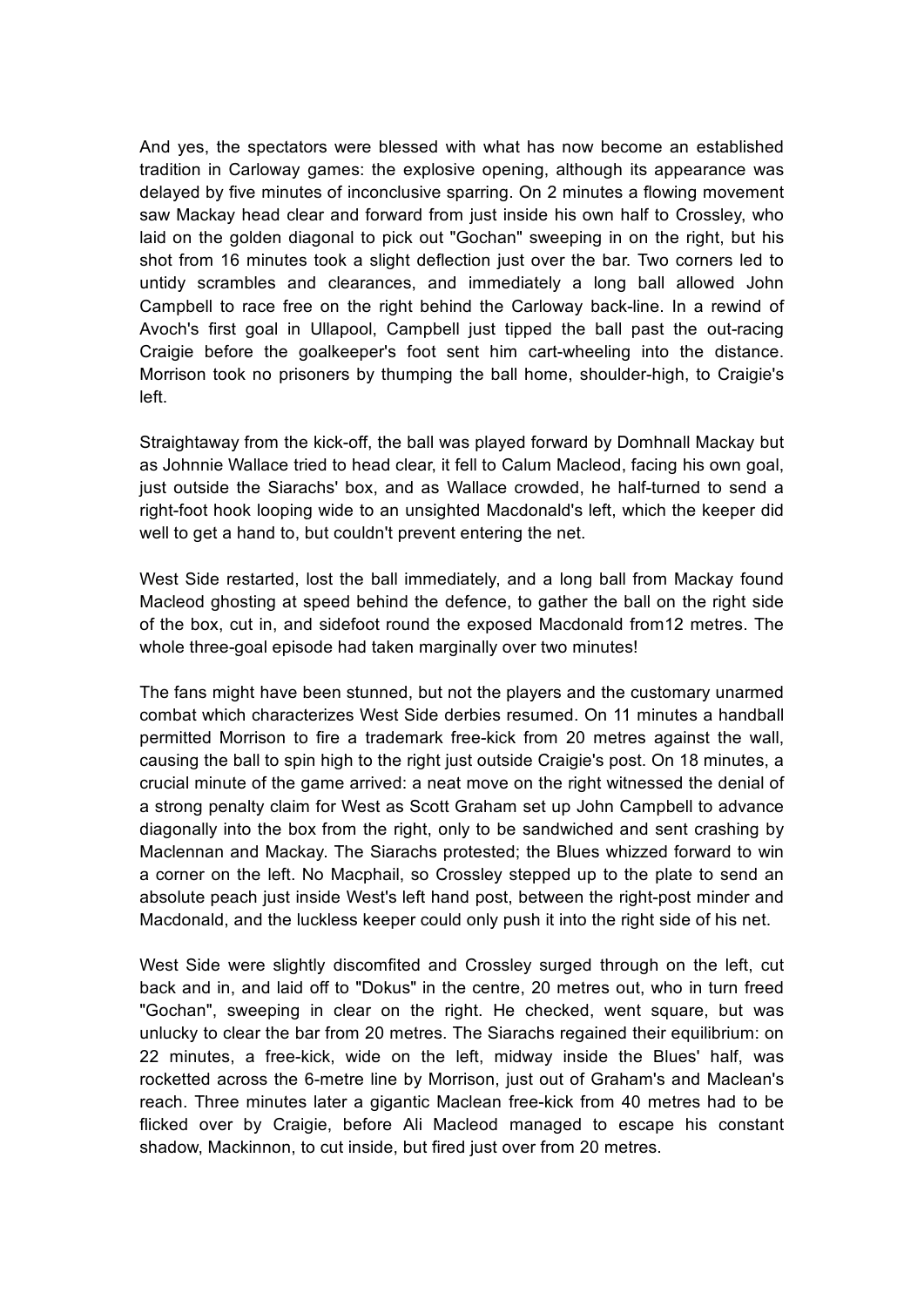The pace bordered on the frenetic: on the half-hour the irrepressible "Gochan" blocked a clearance midway inside West's half and sped away to the right, before supplying Macleod moving in inside him, allowing him to spin and lob from 16 metres, but his attempt went just over the bar, Nevertheless, though Graham *et al* were finding the pace and directness of "Gochan", Macleod, "Dokus" and the breaking Crossley challenging, the chances were favouring West Side. A break on the right was flicked on to Maciver but Craigie touched it over from 20 metres. The corner was cleared, came back in, was blocked again, fired back in a second time, and a fast-reacting Graham nodded past from 8 metres.

On 35 minutes a free-kick 20 metres from the bye-line, was headed past by Maclean from 12 metres, before Scott Graham shot just past Craigie's right-hand post from 18 metres. However, on 41 minutes, the Blues suddenly had the chance to kill the contest stone-dead. An exquisite "Sqweg" diagonal just inside the marker left "Dokus" to fly into the box on the right, but his shot from 16 metres was blocked superbly by Macdonald, rebounded head-high to "Dokus", but he somehow managed to head the ball outside the prone keeper's left-hand post.

Conversation at the interval centred round both sides' ability to maintain such a pace for ninety minutes. Answer? They could! The general consensus was that West Side must "*die*" early in the second half, as a consequence of Monday night's Herculean EaF triumph over Lochs. Answer: they didn't! Where they found their unending reserves of stamina remains a mystery. No doubt, everyone would like access. If anything, it was Carloway who were flat in the first half of the second period, although, at first, there was a lack of clear-cut chances for both sets of players.

On 51 minutes, Ali Macleod cut in from the left, 23 metres out, but his attempted diagonal cross, inwards to the dangerous Graham, was overhit. On 57 minutes, another break saw John Campbell overhit his supply to the charging centre. On the hour the Blues came back to life, when "Sqweg" sent a glorious de Boer diagonal inside Maclean for "Dokus" to charge in from the right but his studied attempt to place the ball saw his sidefoot shot slice over the bar. Two minutes later, the tireless Crossley won the ball in his own half, saw the West midfield opening like the Red Sea before him, and body-swerved his way better than Ronaldinho ever could through the centre at high speed, only to be body-checked by Wallace, 24 metres from goal. The resultant Mackinnon free-kick just cleared the bar. A moment later, a brilliant Donnie Smith tackle denied Calum Macleod moving in on the left, 12 metres from goal.

In the last 20-25 minutes a significant change of tactics was occurring. Defeat, by any amount, was useless for the Barvas side. The Siarachs seemed to have decided to "*go for it"*, with the midfield pushing hard behind their forwards, while Gordon Campbell and Duncan Maclean were advancing dangerously down both wings. In a high-risk strategy, Johnnie Wallace and Donnie Smith had been left to mind the shop. Carloway now seemed content for the midfield to spread themselves as a holding line across a confident defence, and fire the ball forward diagonally in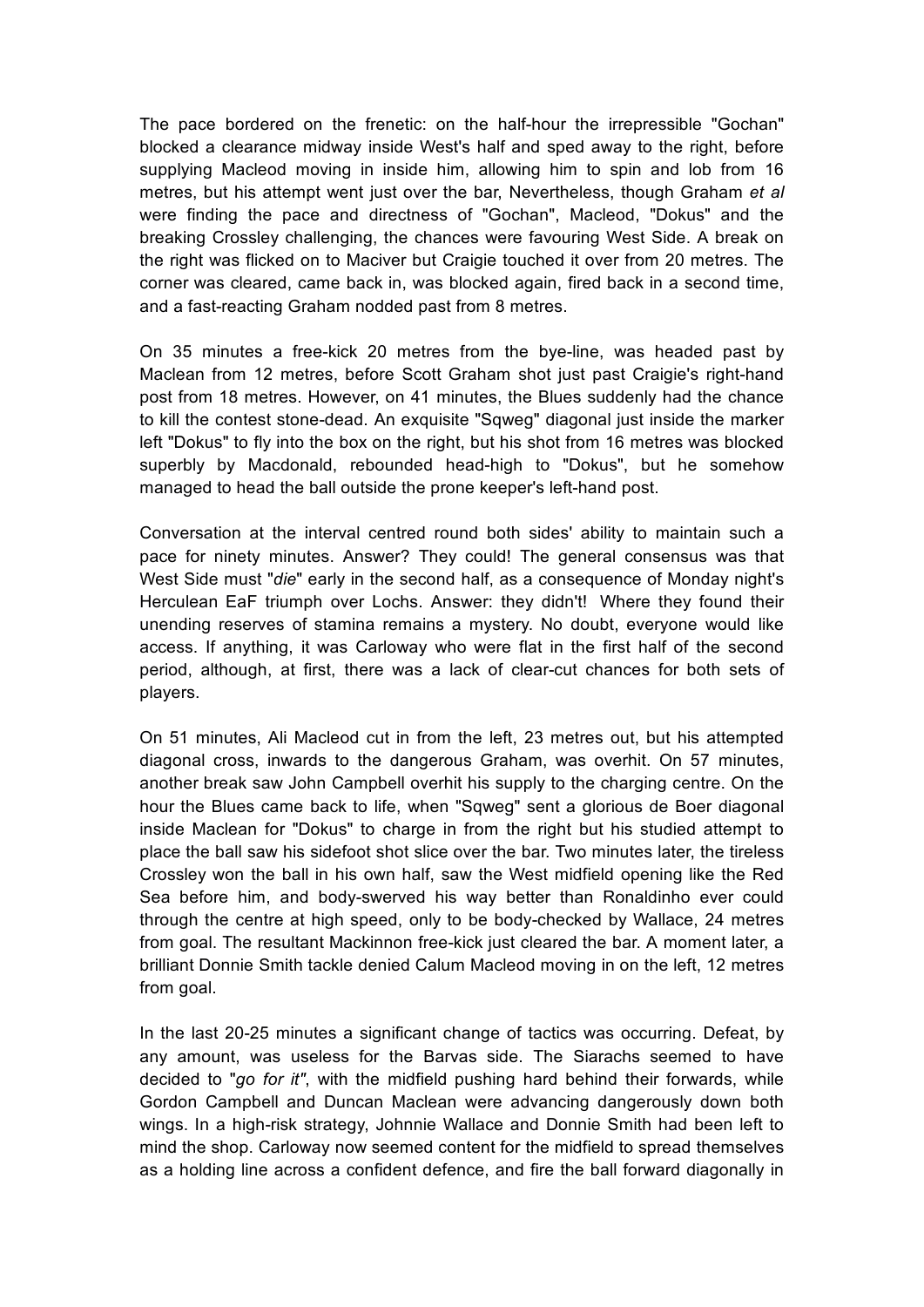front of the loosely-marked and fast-breaking "Gochan", Calum Macleod, and "Dokus", ably supported by the energetic Crossley through the centre and the increasingly troublesome "Tago", wide on the left.

On 66 minutes "Dokus" hooked over from 16 metres, before Mackay drove through the length of the park to supply "Tago"on the left. "Tago" cut back and sent a low vicious cross into the goalmouth; the ball was scrambled clear, driven back in, and in an incredible pinball-type melée, four shots were blocked, rebounded, were fired back in, and finally cleared for a corner. On 72 minutes the Blues had another opportunity to finish the job for the evening, when a flowing move down the right sent "Gochan" into the box, one-on-one, on the advancing Macdonald; he tricked his way round the keeper but was held as he moved to finish. Mackay almost snapped the top off Macdonald's left-hand crossbar as the ball shot off it and over.

On 77 minutes Macdonald was down smartly to save cleanly from 18 metres from "Gochan", before the same player sped free down the left, then supplied Macleod, 14 metres out on the left of goal, but once again Macdonald blocked bravely for a corner. On 83 minutes, West's last line of defence, Donnie Smith, failed to control a cleared ball and this permitted Calum Macleod to sprint in unhindered on goal, but from 20 metres he totally miscued his conversion high to the left.

Then, an unexpected grain of hope for the Siarachs: a Maclean free-kick, just inside the Carloway half, out on the left, came in high for Wallace to come in the centre to head strongly, high to Craigie's left, from 8 metres. However, despite, 4½ minutes added-on time, it was to prove the last clear-cut chance for either side.

Well, in an unbelievably high-paced, high-octane derby, Carloway finally crossed the finishing-line, by a ..... ? A neck? Perhaps, though not without having to look over their shoulder constantly. Though the team that scores the higher number of goals "*deserves*" to win, and Carloway had an incredible number of chances early and later in the game, West Side can identify significant moments, that, if the cards had come out differently, might have changed the course of the game; e.g. *1-2 down, the penalty claim. A moment later Carloway score, etc.etc.* Instead of being on even terms, with all to play for, a team have to spend the next 70 minutes chasing the game.

Ah, well, "*time and chance happeneth to them all".* Luck is part of the game. Carloway could probably see parallels to this line of thought in Saturday's first half. It was an extremely exciting game, refreshingly open, with each team for long periods, seemingly, on the verge of scoring. The Carloway back four had to work throughout against the elusive Scott Graham and the thoughtful ground-play and laying-off of John Campbell, with Darren Mackinnon performing wonders in keeping the endlessly inventive Ali Macleod quieter than normal; while Johnnie Wallace and Donnie Smith only struggled later on, because they were left to defend against four, sometimes, five opponents.

Domhnall Mackay answered the call, taking charge at the back, frequently pushing